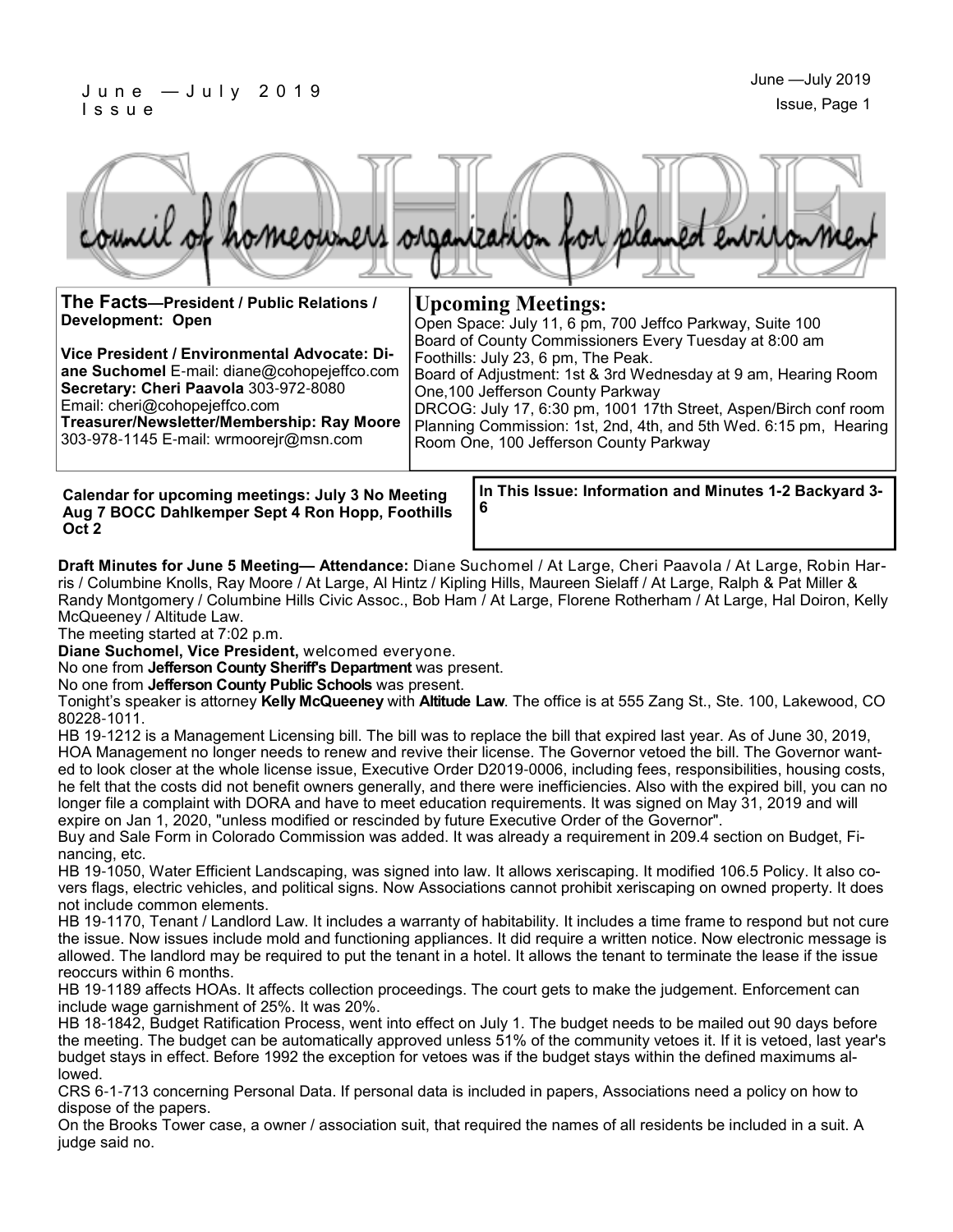June —July 2019

On the Rinker case specified that easements (including covenants) be used to force someone to do or stop doing something must show irreparable harm. This harm no longer needs to be shown.

Do you have any information about HB 19-1087? Kelly did not.

**Reports from Officers** We do not have a President.

Roll Call was taken. We had 10 members present and had a quorum.

**Ray Moore, Treasurer,** said that we have \$2,080.63.

**Cheri Paavola, Secretary**, was present. The Minutes for May were approved.

**Diane Suchomel, Vice President,** was present.

Executive Order D2019-006 requires the Governor's issue be addressed by June 1. Issues included concerns about licenses, transparency, methods to reduce costs, strategies for home owner rights.

HB 19-1050 is about water efficient landscapes. HB 19-1212 is about Management licenses. It was vetoed.

The following are **Community Meetings:** CMT 19-110059 is for 9700 Old Coal Mine Ave. This is near Fun City. The 6/4 meeting was cancelled. The developer backed out of the contract. The church was going to sale their entire property. CMT 19-110554 is for 8056 S. Platte Canyon Rd. It is to rezone. The meeting is June 27 at 5:30 p.m. at that address. They want to add primary use to include light manufacturing and assembly.

The following is a **Project Permit.** It is for 12000 W. Chenango Dr. at Trappers Glen Park. The property is owned by Foothills Parks and Recreation District. It includes multiple items including grading the entry, a new basketball court, path replacement, new shelter, benches, and crushed fines on paths. A separate item is for a micro cell tower which includes a lease agreement with Foothills Parks and Recreation District.

The following are **Pre-applications.** PA 19-111803 is for 10558 Vista View Dr. It is Chaucer Park which is owned by Foothills Parks and Recreation District. They want a Review Site approval for park renovations shelter replacement new walkways, benches, and trees.

PA 19-110832 is for 9150 W. Cross Dr. They want an exception to correct an improper division of a parcel at Southwest Plaza. The area concerned is where they want to build an apartment complex.

PA 19-110205 is for 13893 W. Bowles Pl. It is for a SDP for 2 new commercial buildings. It is near the southwest corner of C-470 and W. Bowles Ave.

The following is a **Rezoning.** RZ 19-110330 is for 8800 W. Jefferson Ave. They want to rezone from A-Z to PD. It is to create 2 lots.

The following are **Special Use.** SU 19-109198 is for 8603 S. Wadsworth Ct. It is for Lighthouse Assisted Living which is a group home. They want to increase the maximum number of residents to 12.

SV 19-111092 is to create the Meadowbrook Heights Metro District.

**Foothills Parks and Recreation District** is working on 4 parks this year. They are Chaucer, Dakota Station, Trappers Glen, and Valley View.

**Foothills Parks and Recreation District's Board** meeting was May 21. They discussed the General Obligation Bond which expires in 2020. They also discussed renewing it and the 11 possible projects on which they could spend the money. This includes indoor tennis and cultural arts elements in the Recreation Center at Fehringer Ranch, Dutch Creek Trail at Easton Regional Park ball field, Meadows Golf Course, the Ridge Recreation Center, The Peak, Lilley Gulch Recreation Center, Foothills Ranch Field House, clement Park tennis and pickle ball court, 6th Ave. West Pocket Center, and Columbine West pool.

**Colorado Parks and Wildlife** suspended the license for **Sea Quest Interactive Aquarium** at Southwest Plaza. In the last 2 years they have had numerous violations and failure to adhere to the conditions of their state license.

We do not have a speaker for July. It was moved that we cancel the meeting on July 3. The motion passed.

The August speaker will talk about the County Budget. The speaker in Sept. is Ron Hopp.

The intersection of Kipling and Fairview had another fatality. They put the signs back up. They may redesign the intersection in a year or so. The crosswalk is used by the elementary school.

**Old Business** The position of President for COHOPE is still open.

**New Business / Announcements** None.

We adjourned at 8:25 p.m. — *Cheri Paavola, Secretary*

*Note: In mid June Diane heard that Captain Happ has been transferred from the South Precinct to Detention and is to be replaced by Captain Leonard.*

| COHOPE Treasury Activity: June 2019 | W. R. Moore, Treasurer |         |
|-------------------------------------|------------------------|---------|
| Beginning Balance June 5, 2019      |                        | 2042.63 |
| <b>Deposits</b>                     |                        | 0.00    |
| Withdrawals                         |                        | 4.95    |
| June newsletter \$4.95              |                        |         |
| <b>Ending Balance July 3, 2019</b>  |                        | 2037.68 |
|                                     |                        |         |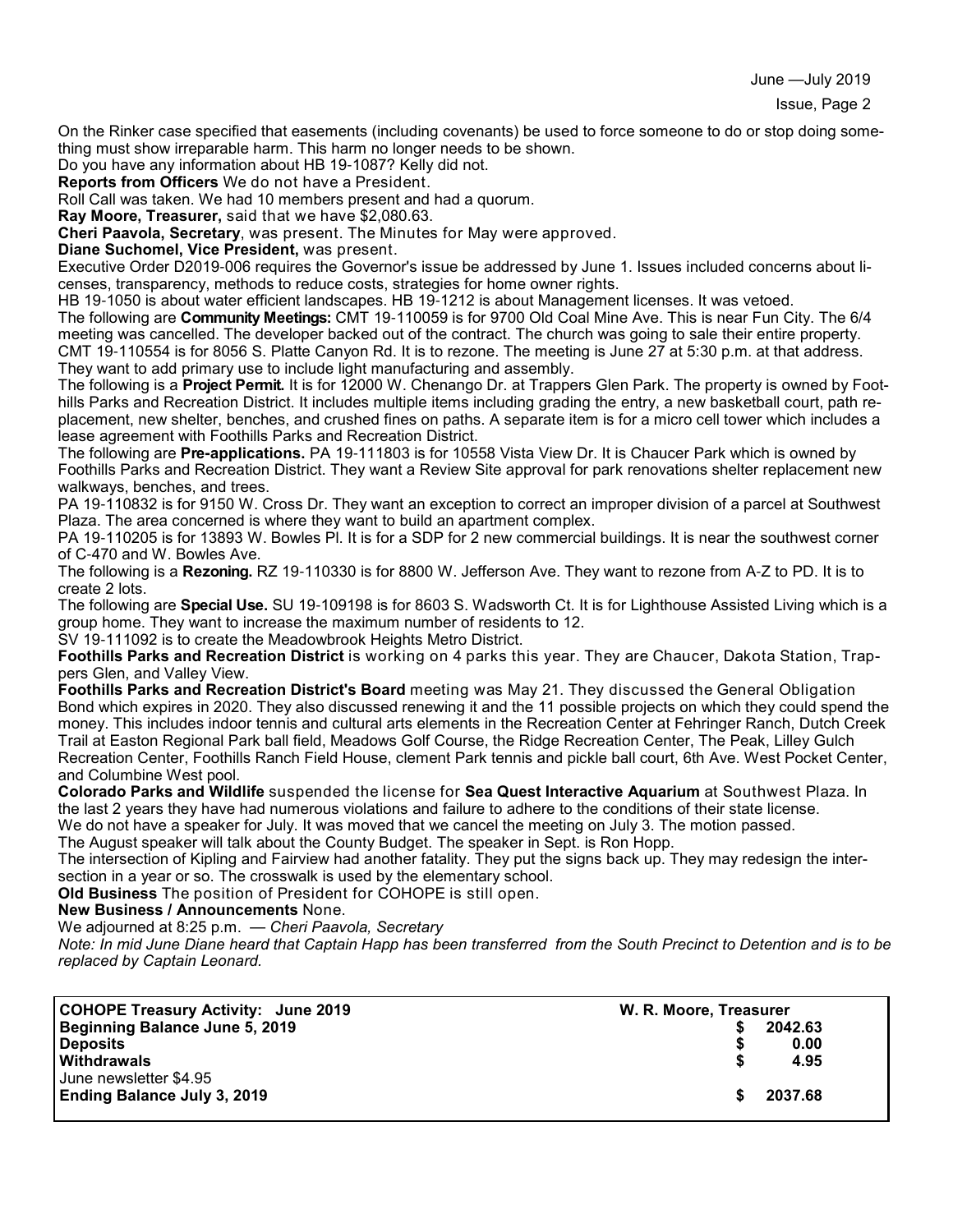# **THE BACKYARD**

## Columbine Hills News

**President's Corner** — As of this writing, we dodged the mid-May snowstorm, my tomatoes are looking good, most everything else has been up for a few weeks. I'm trying spinach and some other greens this year, I'm also giving some spaghetti squash and zucchini a shot as well, could be interesting. I'd still like for one of you master gardeners to host a meeting at the park and share with us rookies the right way to do things. Pardon for the other personal touch, but May was a big month for me in another area. After 41 years of teaching secondary sciences – I have retired. I'm going to take a month or so off before I start looking for another opportunity for employment. If any of you know some organization close to here that would be hiring, I would sure appreciate a tip. Notice therefore, my e-mail at the bottom has changed. Once again, CHCA will be giving the Yard of the Month awards for the months of June, July and August. Shout out to Summer Blooms for helping us with the awards. I love doing business locally and they are a local as you can get. Please support Summer Blooms and tell them I sent you over,

We just had our spring dumpster day. It's so nice to meet folks and help them rid themselves of . . . trash, limbs, old furniture etc. It's gotta feel good to clear that stuff out.

There has been a lot of chatter about the project that will eventually replace the old Safeway building. At this point no decision has been made as to what will go in there. If you are community minded and want to be a part of the process you are invited to attend meetings at the "Taj" and let your voice be heard. Look for specific announcements in our newsletter. The last I've heard is a gas station and possibly a Day Care.

So far there have been no takers on the recipe of the month. I'm still open to that idea. And we've not had any special announcements for events that you'd like us to mention. If you have needs or desires, please don't hesitate to contact a board member. If you need help with a yard project, please don't forget to use the NHN form in the newsletter. Don't forget we want to honor our veterans this November. If you have someone special in mind, get us stories and pictures so that we may honor their service.

Be the kind of neighbor you wish you had..— *Randy Montgomery, CHCA president, rmontgomery@frcs.org*

## **Columbine Knolls Voice**

**Hey! What's The Difference: CKHA or CKRD? A Great Deal of Confusion!** - Because many people have questions about the difference between our Columbine Knolls Homeowners Association and our Columbine Knolls Recreation District, we have created a comparison chart!

**What is their purpose?** CKHA: Enforce the covenants and to work towards the betterment of and to combat deterioration in Columbine Knolls.

CKRD: Manage our parks, pool, and tennis courts

**How are each supported?** CKHA: Supported only by voluntary dues of \$40/year per home.

CKRD: Supported by taxes from Columbine Knolls Homeowners and by other means of support including program fees, grants, and facility rental.

**How is each governed?** CKHA: Governed by a voluntary, nine member elected board. No paid positions. All board members must belong to the CKHA. Meetings open to all owners/residents. Meetings are held the 2nd Tuesday of each month. Check website for location.

CKRD: Governed by a voluntary, five-member elected board. Brett N. Rodewald, the Executive Director, is an employee of the Recreational District. All board members must own property in Columbine Knolls. Meetings are open to the community. They are held the 1st and 3rd Wednesdays at 7:30 pm at the pool house.

**How are elections handled?** CKHA: Board members are elected for a period of three years with the right to continue on the board if no contenders fill open spots. If more than one person would like to hold that board seat, an election occurs at the January annual meeting by attending CKHA members. All board members must be members of CKHA. The next board elections will occur in January 2020 with one position being open.

CKRD: Board members are elected for four-year terms with an additional four-year term possible. Any district resident may submit a self-nomination for an open seat. If there are multiple nominees seeking the same open seat, then an election will occur. Before each potential election, Brett publishes a notice by law. In May 2020, four positions will be open, with all current 4-year board members eligible to renew their positions for another term.

**What do they do?** CKHA: Uphold our covenants. Acts as a forum for people to discuss concerns and ideas for neighborhood improvement. Pays for printing and mailing of the area newsletter The Voice to all residents of CK. CKRD: Columbine Knolls Recreation District is a special district that is a local government entity. CKRD supports the community by maintaining the pool, tennis courts and neighborhood parks.

**What do they own?** CKHA: The association owns nothing. An easement exists at each entrance to our neighborhood from a major street that could be used for signage.

CKRD: The recreation district owns the Marker Park tennis courts 1-4 and the parking lot and land west to Newland St..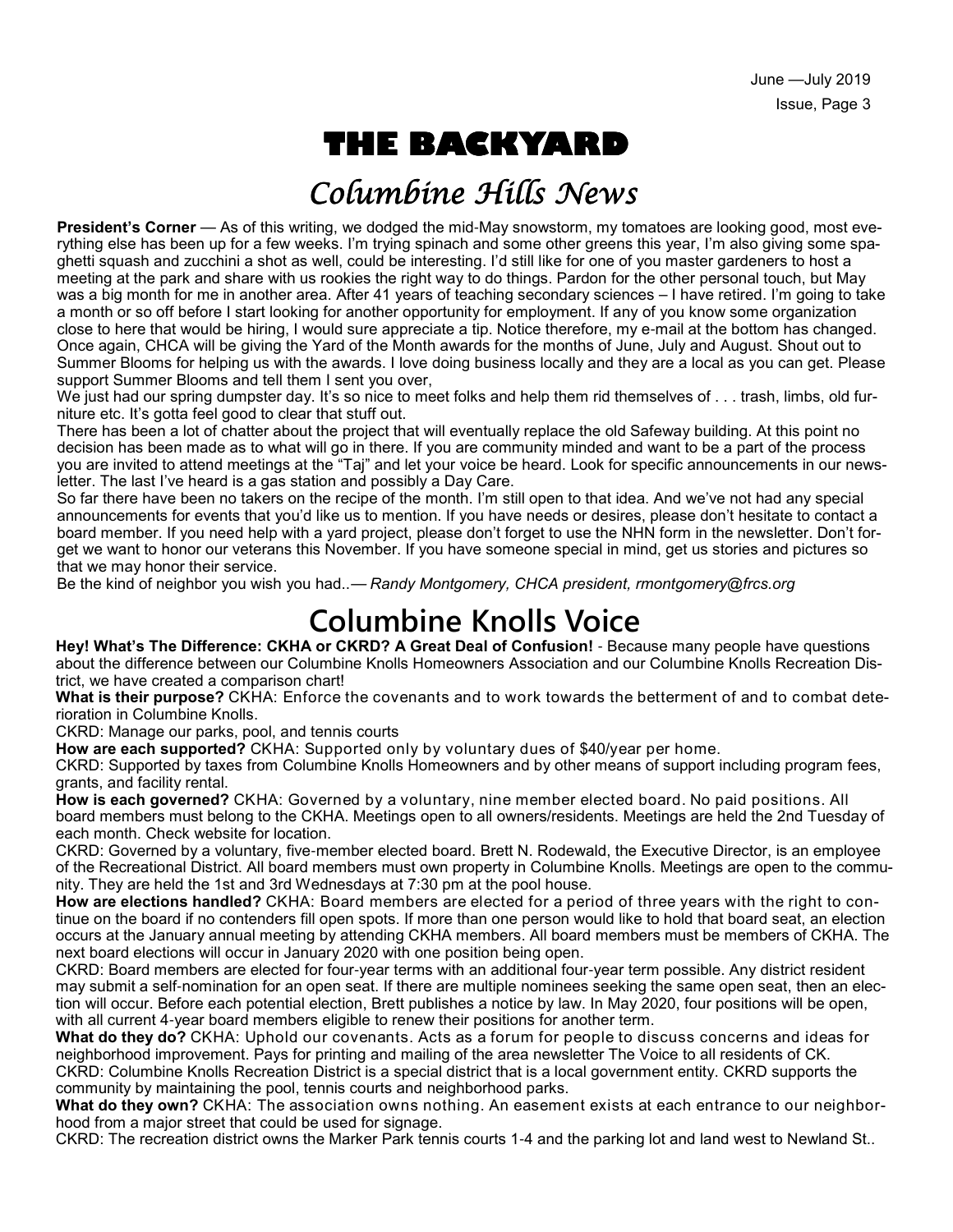Jeffco Open Space owns the rest of Marker Park and gives the recreation district a 50-year lease at a total cost of \$10 to manage and maintain the park. The recreation district also owns the pool tennis courts, pool, new pool house, and Columbine Knolls Park.

**Where are budgets located?** CKHA: CKHA Website

CKRD: Call Brett at CKRD

So, if you see someone violating a covenant. Call CKHA. If you want to lead a fun area event, call CKHA. If you want to learn more about the pool, tennis courts, or the parks, call CKRD! That's the difference!!

# **Columbine Knolls South II Review**

*From* **President's Corner—** The first of our community events is happening soon. Kicking off the season is the Bike Parade and Car and Motorcycle Show on Sunday June 9th from 4 to 7 p.m. at Coronado Elementary. The Bike Parade is a chance for kids to decorate their bikes and join in the fun. There will be games, prizes, food trucks, and the local police and fire department with their vehicles to show off. It should be great fun. Stop by and check it out.

The next event is the Community Wide Garage Sale on Friday and Saturday June 28th and 29th. So get all your valuable items ready for sale. Someone is sure to buy some of your items and probably sell them back to you next year. It can be a fun event to meet people and get rid of your past treasures. So it is time to do some cleanup, get rid of those old appliances, furniture, mattresses and box springs and get those trees and shrubs trimmed and bundled! All these items listed are welcome for pickup. Keep in mind that this is a benefit intended to allow members to dispose of items that they would have to pay extra to have removed. It is not intended as an unlimited disposal opportunity. The Large Item Pickup will Wednesday July 10th for Current HOA Members ONLY. Keep in mind the following guidelines for this event. ITEMS NOT ACCEPTED are Building Materials, and Renovation Debris such as Lumber, Landscape Timber, Railroad Ties, Plywood, Old Fences, Carpet, Hot Tubs, Pallets and Bathtubs. Hazardous materials such as gasoline, oil, paints, poisons, solvents, or items containing Freon cannot be accepted. Items that use a flammable fuel source such as gasoline are a fire hazard and will not be accepted e.g. lawn mowers, tillers and snow blowers. Old grills that have had a propane tank removed are fine. Items that cannot be compacted and WILL NOT be accepted include: concrete, dirt, sod, rocks, automobile wheels, etc. Place your items at the curb by 7 a.m. on Wednesday July 10th. The trash company will not carry items from your home or garage and all items must be ready for pickup. Tree and shrub trimmings must be bundled. Please mark your calendars, let the cleanup begin and take advantage of your HOA membership.

On the day of the pickup, if there are any issues with your pickup, DO NOT call Waste Management. The Association works directly with an account representative at Waste Management and the normal customer service staff will not be aware of this event. Instead, send an email to "cksiihoatreasurer@gmail.com" and provide your address with a brief message of the issue. DO NOT move your items back into your home. Waste Management will be provided with your address and a pickup will follow assuming you have items that are acceptable for Waste Management guidelines.

A big thank you to the Landscape Committee for the cleanup on the corner gardens at Chatfield Ave. and Yukon Way. The group included Tom and Anita Schicktanz, Donna Tellschow, Brenda Abbott, Bob Pellegrini, Stephanie Haberkorn along with myself.— *Bob Haberkorn, President CKSII HOA*

### Columbine West Civic Association Newsletter

*From* **A Moment With The Board** The May 14th meeting was held at Dutch Creek Elementary with about 15 residents in attendance. The current Officers updated on their volunteer duties along with discussion on how to facilitate some added layers of communication. Our new Dumpster Day Chairperson, Craig Brown, was able to update on the current state of the event planning. Thanks again Craig for sweeping up and getting us rescheduled to July 13th. Check out full article on the front page for details. There was some discussion on an Entrance Clean Up date of June 13th. We will meet at the Zephyr/ Ken Caryl entrance and move through entrances with time and volunteer availability.

Elections were held and the results have Gary McCombs: Pres, John Basila: VP, Stacey Hall: Treasurer along with Frank Tricamo: Corresponding Sec and Natasha McCombs: Recording Sec. Please mark your calendars for the upcoming FREE Swim Nights of July ? & ?. If you have questions or any suggestion of ideas feel free to email CWCAtalk@ gmail.com.

Look forward to hearing from the community. Residents are encouraged to attend any monthly meeting the next one is June 11th at 6:30 p.m., Dutch Creek Pool Pavillion, second Tuesday of the Month. This month we would like to encourage anyone interested in volunteering to join us.

## The Leawood Rapporter

*From* **Leawood Civic Association Minutes of May 7, 2019**— **Board Members Present:** Paul O'Connor, Chip Langowski, Mike Karbach, Laurie Selander, Gina Severino, Debby Baker, Nancy Bock.

**Guests:** Richard and Rene White, Rae Richards, her mother and a concerned resident who would like to remain anonymous.

**Treasurer's Report:** Mike presented the Treasurer's Report that included LCA current balances, payments received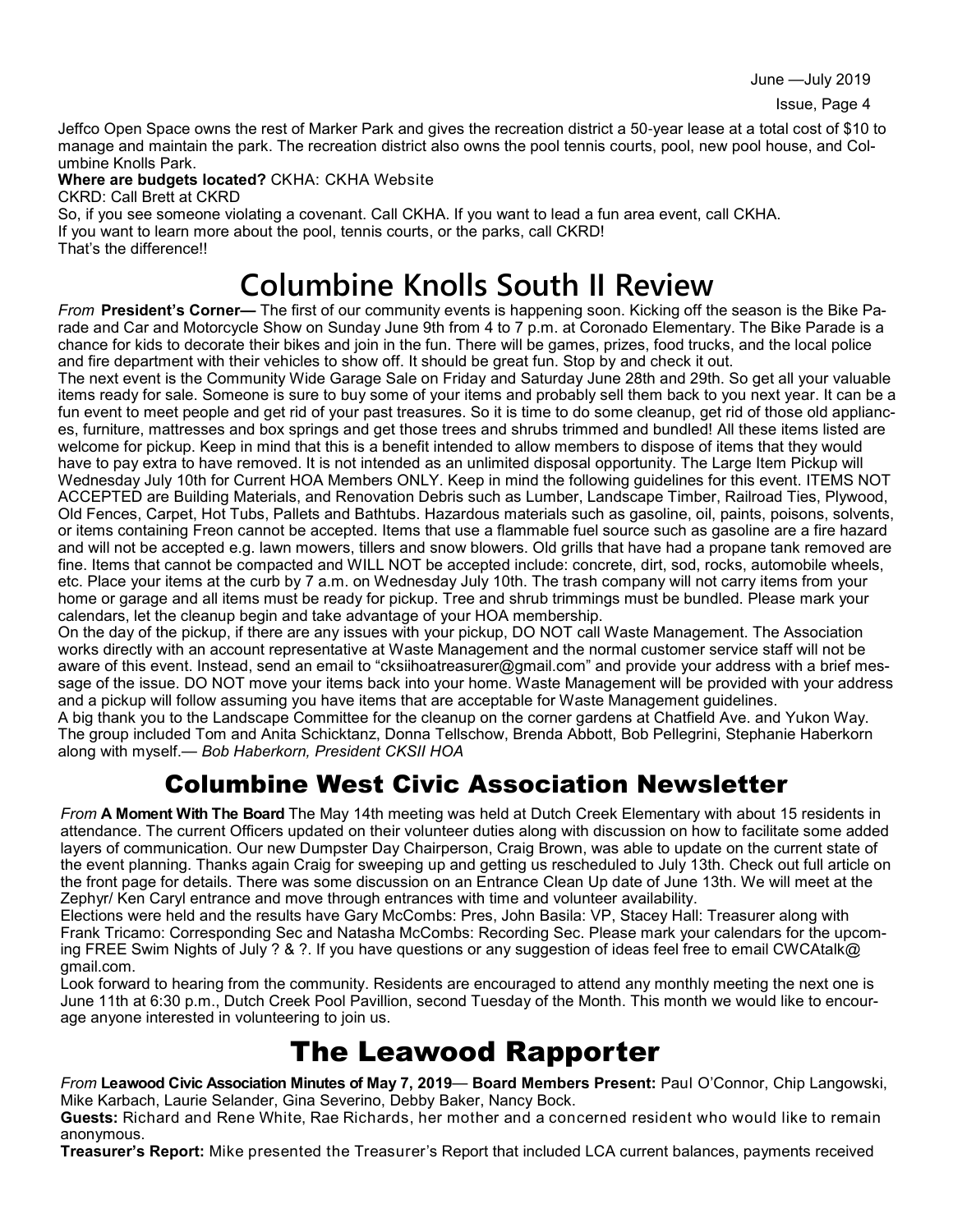June —July 2019

and bills paid. We currently had 60 households as LCA members and Mike said that he just received about 40 more as the meeting started. With the new dues paid we have money in the budget to do some spending on banners and clean up of the front entrance on Bowles. Mike will be emailing the Treasurer's Report to Gina to be printed in The Leawood Rapporter starting this month for the June Rapporter.

Nancy Bock informed us as to the Leawood Civic Association Scholarship Award recipients. They are Rae Richards and Caleb Shore. Rae was able to be present for the award of \$500 and Nancy presented that to her. She will be going to Metropolitan State College in the fall.

**Upcoming Events:** We have the clean up of the front entrance on Bowles. Paul and Chip will be visiting Santa Fe Sand and Gravel on May 9th to pick the rock and arrange for delivery. We will meet on May 25th at 10am to lay down fabric and rock. We are planning to lay down four yards of rock. Richard White volunteered to pay for delivery of the rock. As of this printing, we are spreading the word for any and all volunteers to help on the 25th. Paul will send an email to all current members to ask for volunteers.

The annual garage sale will be June 7th and 8th. Kevin and Cathy Ashton will be in charge of this again this year. The annual clean up will be June 15th at Leawood Elementary. We are in negotiations with a trash company to see if we can afford to have three dumpsters. The Leawood Park board will pay for  $\frac{1}{2}$  of one of the dumpsters. This is a popular event and we need to restate that it is a first come, first served basis. Once the dumpsters are full the event will be closed.. Not allowed: Electronics, paint, lithium batteries, old computers. LCA members will be charged \$20 and nonmembers will be charged \$40. If you want to join the LCA on that day, half of the nonmember fee will be applied to your Dues. Receiving debris from Leawood residents will begin at 7:30 a.m. on the 15th at the entrance to the parking lot of Leawood Elementary on Leawood Drive.

**Discussion:** Does our website have a current business directory? It has only two business people listed. The Board needs to ask for a volunteer to monitor our website. Gina will put a request in The Leawood Rapporter. Once we have someone to run it, we will discuss if there will be a fee for businesses wanting to be included.

The Board needs new banners for events in our neighborhood. Laurie is going to get prices for new banners and order them. Once they are here we will schedule a time to put them up. Banners for Membership, Clean-up, Picnic, and Santa's visit will be considered if the cost is something we can afford.

A resident presented his concerns about safety in our neighborhood. The resident recommended that the Board consider different methods of increasing our membership. He said that we should all want to be active in our neighborhood and that would help to deter theft and violence. The board discussed his concerns and asked him and his wife to attend future meetings to help with ideas.

The meeting was adjourned at 8:00 p.m..

*From* **Leawood Metropolitan Recreation and Park District Minutes May 8, 2019** The Board meeting was called to order at 6:40 p.m. at Leawood Elementary School, by President Kyle Sargent. Members present were: Donna Snyder/Treasurer, Debby Baker/Secretary, Linda Smith/Vice President and Dave Padilla/Park Manager.

#### **Public Comment/Correspondence** – None

**Treasurer's Report** - Donna presented the Treasurer's report. Invoices for the month include Denver Water, Weston, United Site Services, Rich Alarcon, Waste Management, Xcel, doggie bag vendor, DBC Irrigation, Dave's invoice and reimbursement to petty cash.

**Parks Manager Report** – Weston began seasonal mowing for all parks. A broken irrigation head was repaired in Raccoon Park. Water has been activated in all parks. Doggie bags were checked and replenished as needed. Repairs were made to the split rail fence in Raccoon Park. A jeep drove through Weaver Park leaving deep tire tracks that will need to be repaired. Dave will be out of town for a portion of May and Kyle will serve as contact point with Weston. **NEW BUSINESS**: None

**OLD BUSINESS:** (1) Open Board Position – The Board continues to search for a person to fill the open board position that will expire in 2022. Interested residents should call Kyle Sargent (303) 520-6617 or contact any board member. Board members must be a resident property owner in the District.

(2) Weaver Park play area redesign – Lindsey Reese of Circuit Rider of Colorado made a presentation to the Board. The company's specialty is working with Special Districts, local governments, HOA's and non-profits. Services include project planning and design and grant applications. The board agreed to continue the discussion regarding a possible partnership to work on Weaver Park upgrades.

Future Meetings - The next meeting will be 5:30 p.m. Wednesday, June 12, 2019 at the Weaver Park Pavilion (weather permitting). This will be a combination of a special meeting to inspect Weaver Park and the board's regular monthly meeting. The special meeting will begin at the Weaver Park pavilion before continuing throughout portions of the park. The meeting was adjourned at 8:05 PM.—*Deborah Baker, Acting Secretary*

Posting location: District Board's agendas are posted by the Clerk to the Jefferson County Board of Commissioners board.